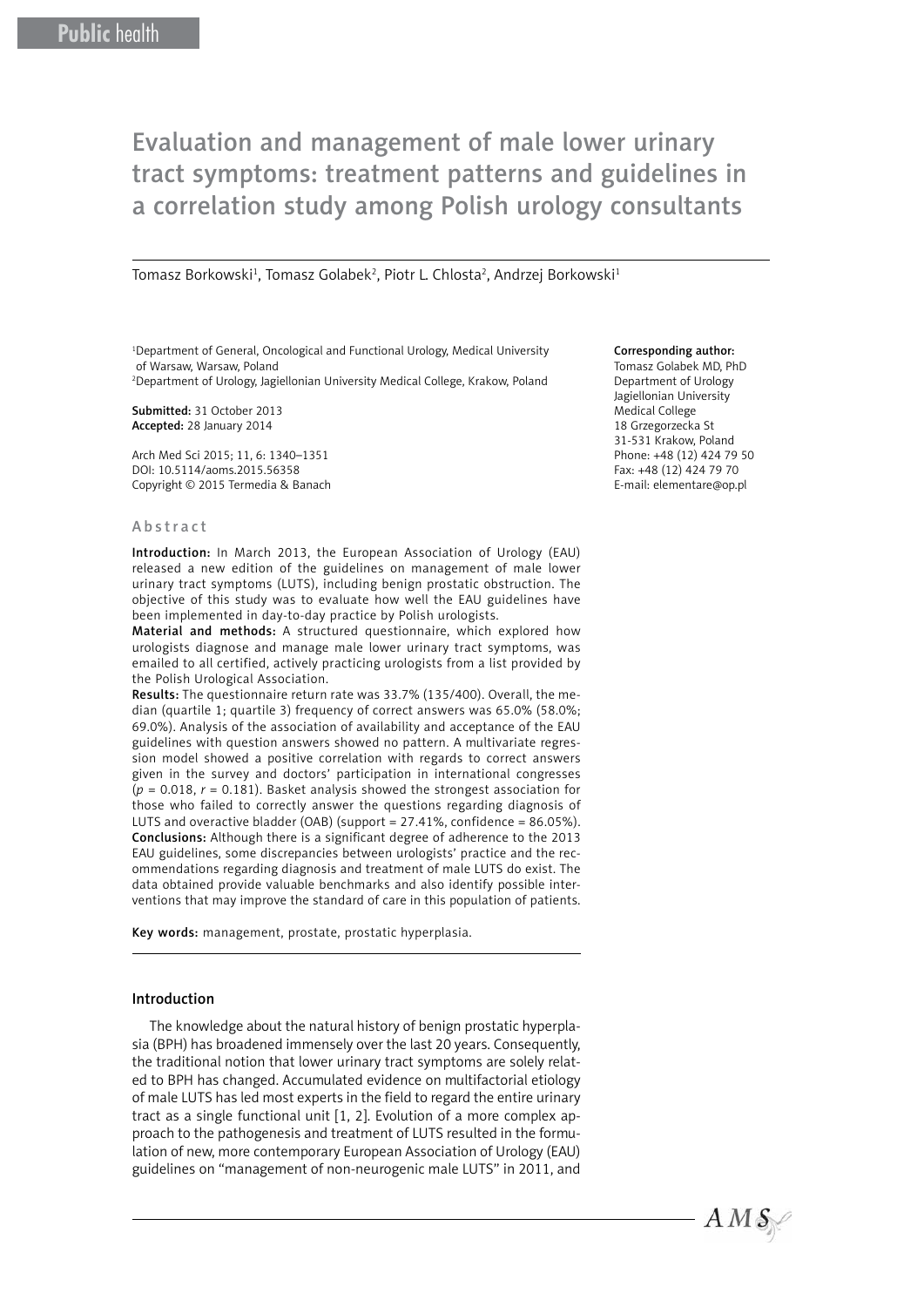their further modification in 2013: "management of male lower urinary tract symptoms, including benign prostatic obstruction" [3, 4]. These guidelines lay down advice on all aspects of assessment and management of LUTS, including conservative, medical and surgical options.

In many European countries, the EAU guidelines have been adopted and implemented by national urological associations or, alternatively, serve as a basis for the formulation of their own national guidelines by others. In Poland, while several chapters of the EAU guidelines regarding oncological diseases of the urinary tract, as well as urinary incontinence, neurogenic lower urinary tract dysfunction and pain management, have been translated into Polish, others have been accepted as national guidelines without translation.

While the majority of the recommendations in the new 2013 edition of the EAU guidelines on the management of male LUTS have already been in place for some time and, therefore, have become common practice, there are still some new important aspects which require implementation in routine urological practice. At present, little is known about practice patterns of Polish urologists in the management of male lower urinary tract symptoms. Thus, to gain an insight into urologist awareness and approach of the management of LUTS, and in order to evaluate how well the EAU guidelines have been implemented in day-to-day practice, we performed a nationwide survey on the current strategies used by Polish urologists in the diagnosis and management of male patients with lower urinary tract symptoms.

## Material and methods

A 42-point questionnaire was developed using a critical assessment by colleagues within the authors' departments, based on the EAU 2013 guidelines entitled: "Management of male lower urinary tract symptoms (LUTS), including benign prostatic obstruction (BPO)" and following a thorough literature review [4].

The study was conducted between April and July of 2013. The questionnaire was emailed to all certified, actively practicing urologists from the list provided by the Polish Urological Association. The respondents' identity was kept anonymous. Participants received a cover letter, which described the evolution of concepts of the etiology of male LUTS and explained the aim of the survey. The questionnaire consisted of three parts. The questions in part one (16 questions) covered doctors' demographics, use of urological knowledge sources, as well as penetration, awareness and acceptance of the EAU 2013 guidelines. Part two was designed to determine urologists' diagnostic pattern in patients with LUTS and overactive bladder (OAB) (10 questions), as well as the therapy of those same patients (16 questions) (Appendix 1).

## Statistical analysis

Pearson's  $\chi^2$  test was used to analyze the association between provision of correct and incorrect answers to the survey questions by the doctors and the accessibility and acceptance of the EAU guidelines.

Spearman's correlation coefficient and multivariate logistic regression analysis were applied to determine the correlation of answering a question correctly and incorrectly with time since having completed the residency program in urology, number of urological journals to which the participant subscribed, number of national and international conferences attended, as well as being an EAU member. The Wald statistic was used to test the significance of the regression coefficient.

The number of doctors who answered correctly within the four specific specialty knowledge domains (diagnosis of LUTS and OAB, treatment of LUTS and OAB) was expressed in percentages, where a 60% cut off was considered satisfactory for diagnosis and treatment of LUTS. Since there was only one question regarding diagnosis of OAB and one about the treatment of OAB in the survey, a respondent was considered to pass those parts of the test if he/she answered them correctly.

To determine whether choosing the wrong answer within one knowledge domain increased the likelihood of answering incorrectly within other domains, the association rules analysis (a detailed version of market basket analysis) was performed. A *p* value of < 0.05 was considered statistically significant. The Statistical Package for the Social Sciences (SPSS), version 19, was used for all statistical analyses.

# Results

Of the 400 certified, actively practicing urologists, registered with the Polish Urological Association, 136 returned the questionnaire. One was discarded because of incomplete details, leaving 135 (33.7%). Forty-three percent of respondents (58/135) had been certified urologists for more than 15 years, 20% (27/135) for less than 5 years, 20% (27/135) had been practicing urology as specialists for 10 to 15 years, and 17.0% (23/135) for 5 to 10 years. Urologists worked only in the outpatient department (OPD) in 50.4% of cases (68/135). The remainder (67/135) practiced in both a urology department and an OPD. Fifty-seven percent of responding doctors (77/135) worked in public outpatient clinics, and 97% (131/135) provided services within a private setting. The majority of urologists (74.8%, 101/135) regularly saw more than 20 patients in OPD clinics a day, whereas 23.0% (31/135) and 2.2% (3/135) saw between 10 and 20, and less than 10 patients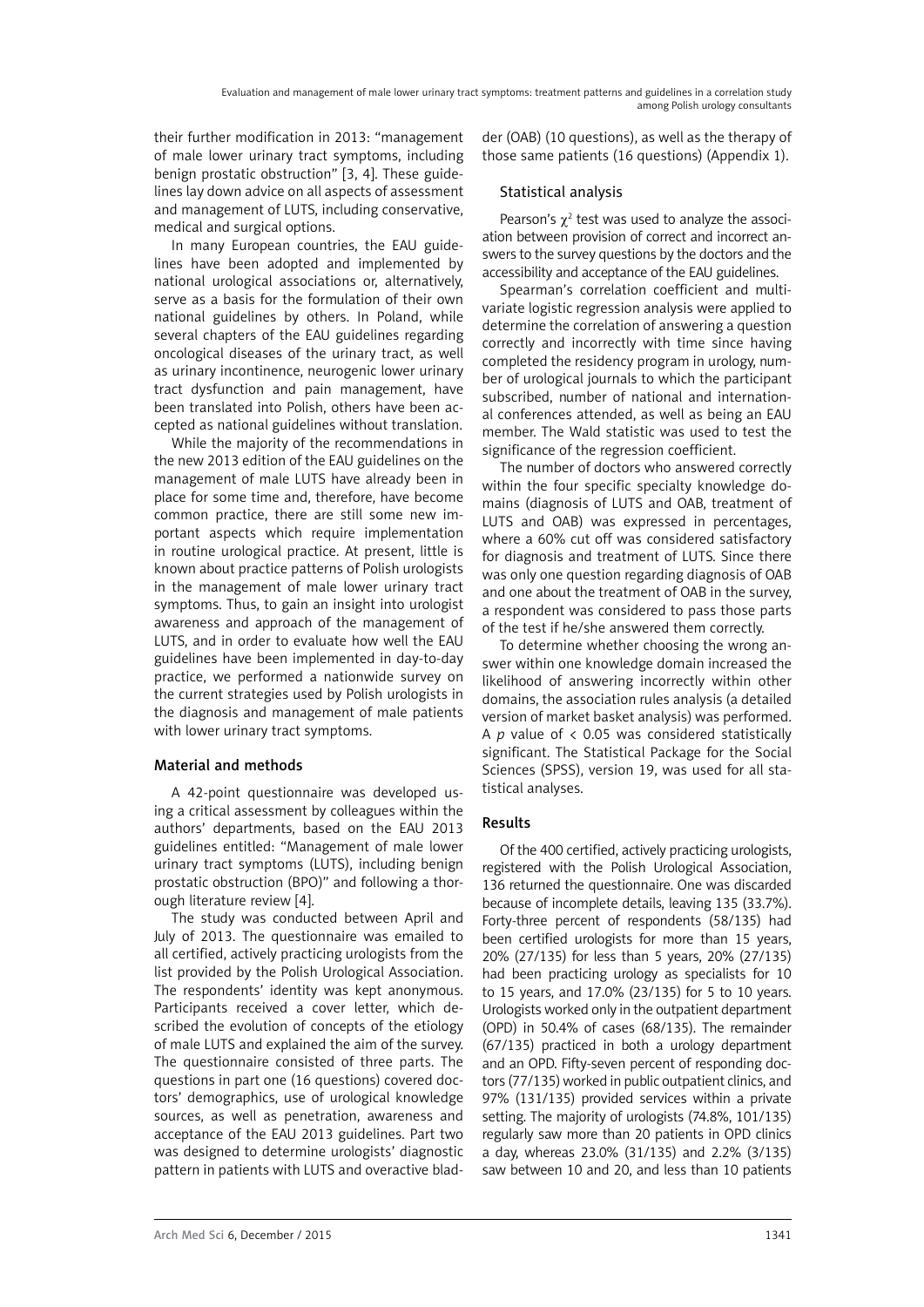per day, respectively. Urological journals, national and international urological conferences, information provided by pharmaceutical company representatives, urological books, and discussion with colleagues served as a source of knowledge for 39.3% (53/135), 28.1% (38/135), 22.2% (30/135), 7.4% (10/135), and 2.9% (4/135) of respondents, respectively. Only 40% (54/135) of doctors who completed the survey were members of the EAU. Although all of the respondents of the questionnaire were aware of the new 2013 version of the EAU guidelines on the management of male lower urinary tract symptoms, availability of the latest edition among EAU members was 72.2% (39/135), whereas among the non-EAU members, it was 65.4% (53/135). One hundred and four doctors who completed the questionnaire (77.0%) wished to have all chapters of the 2013 EAU guidelines translated into Polish, 3.0% (4/135) would like to have only selected chapters translated, and only 20.0% (27/135) did not express the need for the translation. Complete and partial acceptance of the 2013 EAU guidelines among respondents was 46.7% (63/135) and 52.6% (71/135), respectively. Only one doctor (0.7%) did not agree with the European Association of Urology guideline recommendations.

## Adherence to the European Association of Urology guidelines in diagnosis of male patients with lower urinary tract symptoms and overactive bladder

The EAU guidelines recommend: "...Systematic diagnostic work-up should be done by history, validated symptom questionnaires (e.g. IPSS), both ideally proactively, physical examination, urinalysis, blood analysis, ultrasound (US) of the prostate, bladder and kidneys, uroflowmetry and US measurement of post-void residual urine, and bladder diary in cases of urinary frequency or nocturia..."

For the initial diagnostic evaluation of men with LUTS, a thorough urological history was found to be crucial among 97% of the respondents. However, 44.4% of them did not routinely quantify symptoms with the International Prostate Symptom Score (IPSS). Similarly, the use of a bladder diary was not a common practice in 40.0% of doctors, and 8.1% would use it to evaluate the treatment outcome only.

The most frequently used tests during the initial work-up in men with LUTS in whom digital rectal examination revealed no abnormalities other than benign prostatic enlargement included prostate-specific antigen (PSA) evaluation (60.7%) and ultrasonographic examination of the urinary tract (28.1%). Urinalysis, blood biochemistry (serum creatinine) and uroflowmetry were used by only 3.0%, 0.7% and 1.5% of respondents, respectively (Figure 1).

The EAU guidelines recommend: "…Benign prostatic obstruction and detrusor overactivity are urodynamic diagnoses. Filling cystometry and pressure-flow measurements are optional tests, usually indicated before surgical treatment in men who have a maximum flow rate (Qmax) > 15 ml/s..."

Sixty-three percent of respondents considered a maximum urine flow rate of less than 10 ml/s



Figure 1. The most frequently used tests during initial work-up in men with LUTS, when digital rectal examination reveals no abnormalities other than benign prostatic enlargement

*LUTS – Lower urinary symptoms, PSA – prostate specific antigen, USS – kidney, bladder and prostate ultrasound, IPSS – the International prostate Symptom Score.*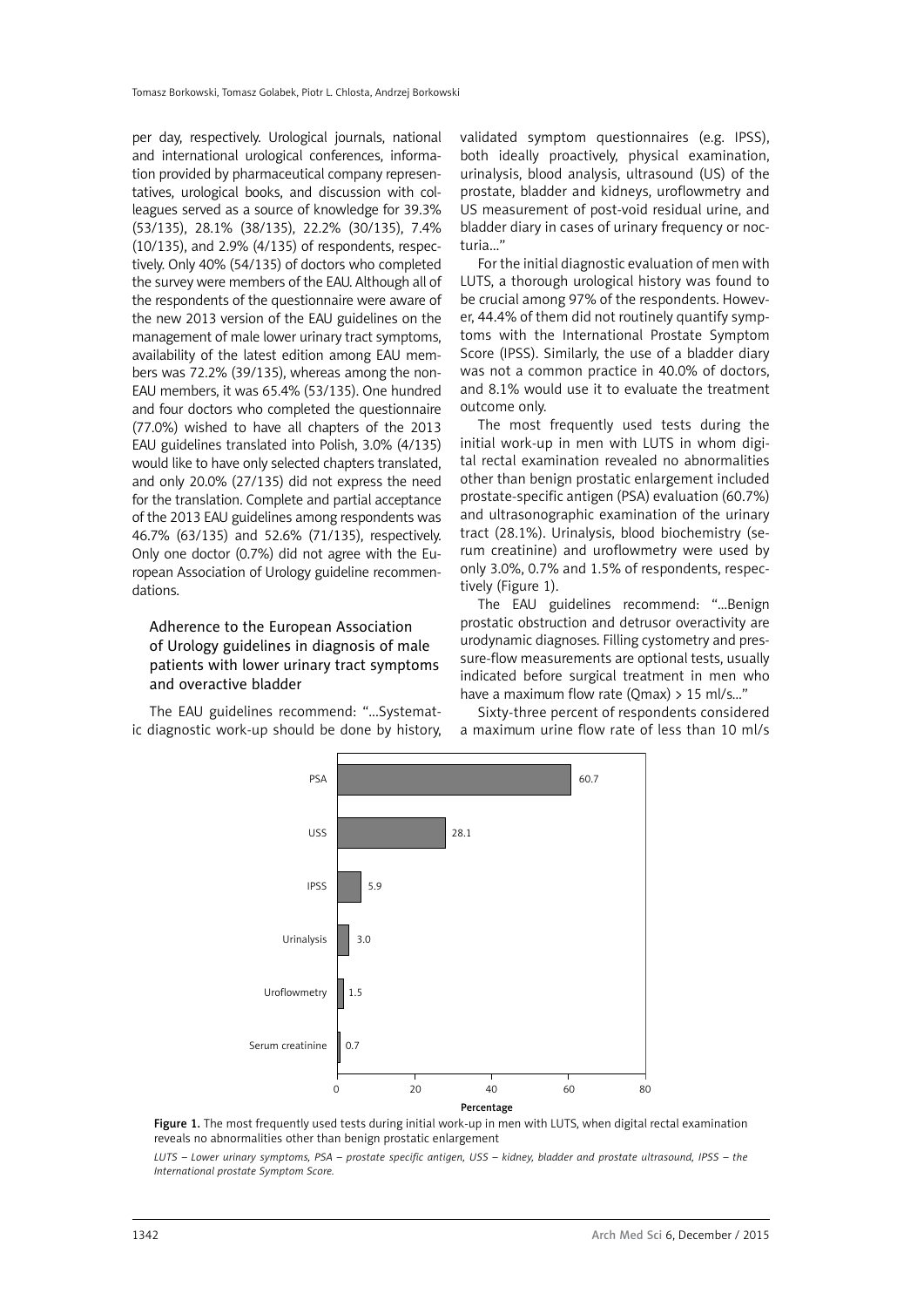as indicative of bladder outlet obstruction, and 24.4% of doctors held to a maximum flow of less than 15 ml/s as the diagnostic threshold. Size of the prostate was considered an important parameter in determining the method of surgical treatment in 43.7% of respondents. However, 22.2% of doctors would consider size of the gland as an indication for treatment. To confirm the association between bladder outlet obstruction and benign prostate enlargement, 54.4% of urologists would perform an ultrasonographic examination of the urinary tract, 50.4% of doctors would perform uroflowmetry and 21% would do a filling cystometry and pressure-flow study. Size of the prostate determined on USS would well correspond with the presence of bladder outlet obstruction, as per the opinion of 42.2% of respondents. In response to the question asking what information the urologist needed in order to diagnose overactive bladder in males, 68.9% of doctors replied that they required information obtained from the patient history and from objective tests, whereas 14.8% would base their diagnosis solely on a filling cystometry and pressure-flow study.

## Adherence to European Association of Urology guidelines in management of male patients with lower urinary tract symptoms and overactive bladder

The EAU guidelines recommend: "…Men with mild symptoms are suitable for watchful waiting. Men with LUTS should be offered lifestyle advice prior to or concurrent with treatment...  $\alpha_{_1}$ -Blockers should be offered to men with moderate to mild lower urinary tract symptoms...  $\alpha_{1}$ -Blockers typically reduce the IPSS, after a run-in period in approximately 35–40%, and increase the maximum urinary flow rate by approximately 20–25%...  $\alpha_{_1}$ -Blockers do not reduce prostate size and do not prevent acute urinary retention…"

Although 10% of respondents begin pharmacotherapy in patients with minimal or moderate LUTS and 86.7% of doctors prescribe drugs only in cases of severe symptoms, only 31.9% of urologists explain to patients that the aim of the treatment is to reduce the frequency of LUTS, whereas 51.9% of them tell men that it will prevent possible surgical intervention, and a further 14.1% suggest delaying the surgery as a reason for introducing the medical approach.

Of the  $\alpha$ -blockers, tamsulosin and doxazosin were used most frequently, by 88.2% and 11.1% of urologists, respectively. Although 75.6% of respondents rightly expected improvement in LUTS when commencing therapy with  $\alpha$ -blockers, 23.7% prescribe this class of drugs to reduce the risk of acute urinary retention and surgical treatment, and a further 3.0% of urologists expect prostate size reduction.

The EAU guidelines recommend: "...  $5\alpha$ -reductase inhibitors (5ARIs) should be offered to men who have moderate-to severe lower urinary tract symptoms and enlarged prostates (> 40 ml) or elevated prostate specific antigen concentrations (> 1.4–1.6 µg/l). 5ARIs prevent disease progression with regard to acute retention and need for surgery... 5ARIs reduce LUTS (IPSS) by approximately 15–30%, decrease prostate volume by approximately 18–28% and increase Qmax by approximately 1.5–2.0 ml/s in patients with LUTS due to prostatic enlargement… The guidelines committee is unable to make specific recommendations about phytotherapy of male LUTS, because of the heterogeneity of the products and the methodological problems associated with meta-analyses.... Combination treatment with  $\alpha_{1}$ -blockers and 5ARIs should be offered to men with moderate-to-severe LUTS, enlarged prostates (> 40 ml), and reduced Qmax…"

When prescribing 5ARI, respondents expected to reduce size of the prostate, decrease the risk of acute urinary retention, and improve the maximal urinary flow rate, as well as LUTS. However, only 45.2% of urologists correctly anticipated that the size of the gland would be reduced by 15–25%, 53.3% of doctors knew that the medication would improve symptoms by 15–30%, and 55.6% of respondents relied on the aforementioned drug to increase the maximal urinary flow rate by 1.5– 2.0 ml/s.

Almost all urologists (84.4%) chose  $\alpha$ -blockers as the first line treatment option in men with LUTS and a prostate size  $\langle 40 \rangle$  cc, whereas others prescribed 5ARI monotherapy,  $\alpha$ -blockers with 5ARIs, phytotherapy, or muscarinic receptor antagonists (Figure 2).  $\alpha$ -Blockers were the preferred first line treatment option in men with LUTS and prostate size > 40 cc, as per the opinion of 48.9% of respondents, whereas 17.1% chose 5ARI monotherapy, and 29.6% prescribed alpha blockers with 5ARIs as the primary management (Figure 3).

The EAU guidelines recommend: "…Muscarinic receptor antagonists (MRA) might be considered in men with moderate to severe LUTS, who have predominantly bladder storage symptoms. Caution is advised in men with bladder outlet obstruction… Increase of PVR urine in men without BOO is minimal and not significantly different compared to placebo…"

Muscarinic receptor antagonists as an acceptable treatment option for storage LUTS was used by 83.7% of urologists. Additionally, 34.8% of doctors would consider PVR and prescribe MRA if post-void residual urine volume was less than 150 ml, whereas 9.4% would prescribe that medication regardless of PVR urine volume.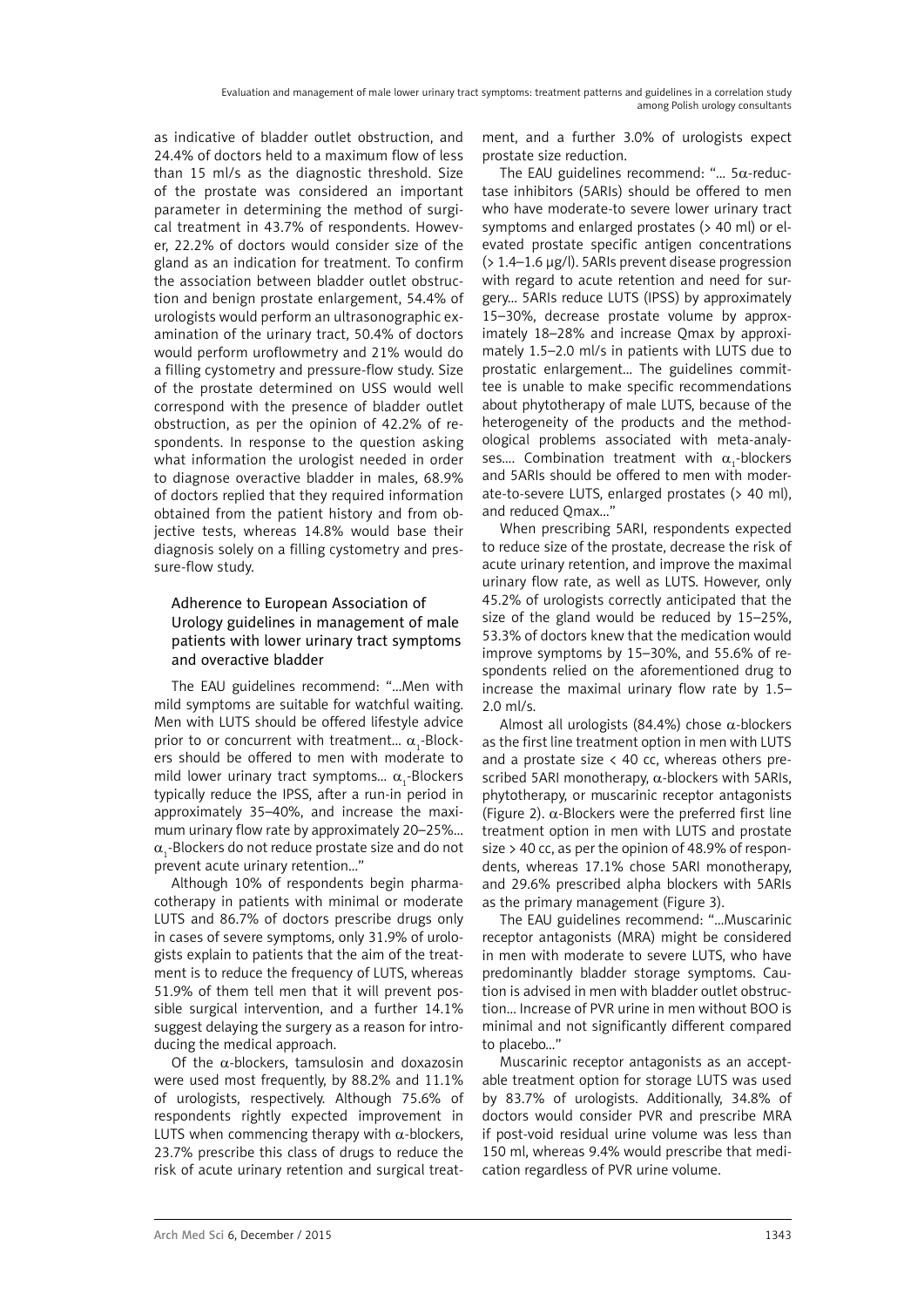

Figure 2. The preferred first line treatment option in men with LUTS and prostate size < 40 cc *LUTS – Lower urinary symptoms, cc – cubic centimeters, 5ARI – 5*a*-reductase inhibitors, MRA – muscarinic receptor antagonists.*



Figure 3. The preferred first line treatment option in men with LUTS and prostate size > 40 cc *LUTS – Lower urinary symptoms, cc – cubic centimeters, 5ARI – 5*a*-reductase inhibitors, MRA – muscarinic receptor antagonists.*

The EAU guidelines recommend: "…phosphodiesterase type 5 inhibitors (PDEI-5) reduce moderate to severe male LUTS… To date, only tadalafil 5 mg once daily has been officially licensed for the treatment of male LUTS, with or without erectile dysfunction. Therefore, only tadalafil should be used clinically for the treatment of male LUTS…"

Among 135 urologists participating in the survey, only 10.4% identified tadalafil as the only phosphodiesterase type 5 inhibitor licensed for the treatment of male LUTS in Europe. In addition, 49.6% of respondents answered that sildenafil, tadalafil or vardenafil could be used, whereas sildenafil or vardenafil were identified as the only PDEI-5 licensed for treatment by 36.3% and 3.7% of doctors, respectively.

The EAU guidelines recommend: "…Refractory urinary retention, recurrent urinary infection, recurrent hematuria refractory to medical treatment with 5ARIs, renal insufficiency due to BPE/BPO, and bladder stones are considered strong indications for surgery… Monopolar TURP is the current surgical standard procedure for men with prostate sizes of 30–80 ml and moderate-to-severe LUTS secondary to BPO. Monopolar TURP provides subjective and objective improvement rates superior to medical or minimally invasive treatments. However, the morbidity of monopolar TURP is higher than for bipolar TURP, or other minimally-invasive procedures…".

Pharmacotherapy preceded surgical treatment in 80% of cases. However, only 46.4% of urologists found renal insufficiency due to benign prostatic obstruction to be an indication for immediate operative procedure without commencing medical therapy. Among urologists who completed the survey, 58.8% would choose transurethral resection of the prostate (TURP) as a preferred treatment option, while 37.8% would perform laser vaporization of the prostate, and only 3.7% would perform open prostatectomy.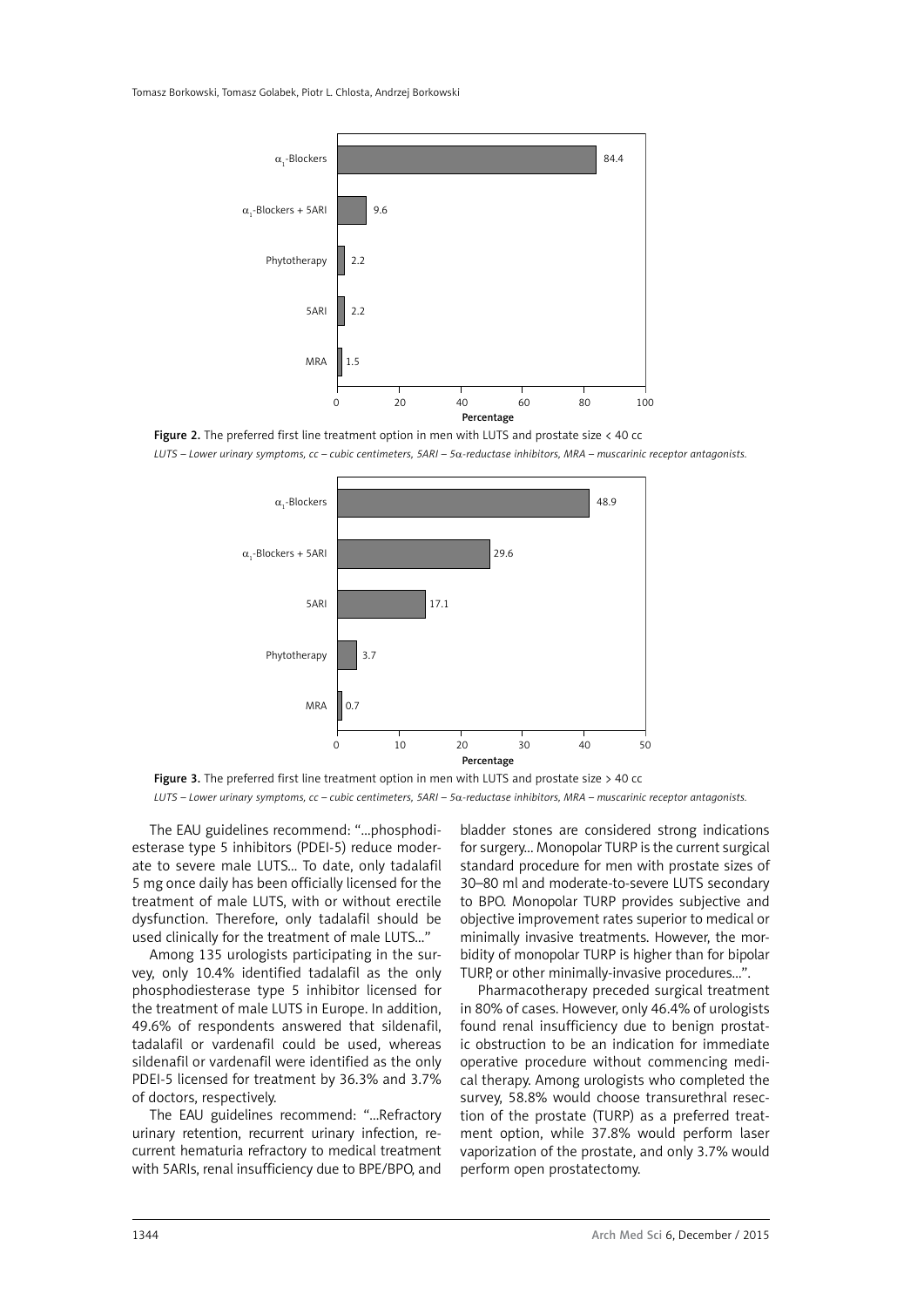### Statistical analysis

Overall, the median (quartile 1 (Q1); quartile 3 (Q3)) frequency of correct answers was 65.0% (58.0%; 69.0%). The median (Q1; Q3) frequency of correct answers regarding diagnosis and treatment of LUTS was 67.0% (56.0%; 73.0%) and 65.0% (55.0%; 73.0%), respectively. As there was only one question about the diagnosis of OAB, and another one about the treatment of OAB, no statistical analysis was performed. However, 16.3% and 80.7% of respondents, respectively, answered correctly for those questions.

Figure 4 presents the percentage of doctors who passed or failed any of the four domains of the test (diagnosis of LUTS, treatment of LUTS, diagnosis of OAB, treatment of OAB) based on the cut-off value of 60% of correct answers for passing the test for diagnosis and treatment of LUTS test domains and one correct answer for questions regarding diagnosis of OAB and one about OAB treatment.

Analysis of the association of availability and acceptance of the 2013 EAU guidelines with answers to the questions within the four tested domains of knowledge showed no pattern. There was only one question about the treatment of mild-to-moderate LUTS, associated with acceptance. There were 60 doctors who accepted the EAU guideline recommendations and answered the above question correctly; only 3 respondents who accepted the EAU guideline recommendations provided an incorrect answer to the question ( $p = 0.037$ ). As penetration of the EAU 2013 guidelines was 100%, no analysis was performed for the association with answers.

A multivariate regression model to investigate whether there was a correlation between time since having completed the residency program in urology, number of urological journals to which the respondent subscribed, number of national and international conferences attended, as well as being an EAU member and the correct and incorrect answers was performed. There was a positive correlation with regards to correct answers given in the survey and doctors' participation in international congresses ( $p = 0.018$ ,  $r = 0.181$ ). However, no other correlation was found.

Basket analysis was performed to determine answer patterns in order to determine whether respondents who failed to answer at least 60% of questions correctly for one knowledge domain provided incorrect answers to more than 40% of the questions in the remaining domains. The strongest association was found for those who failed to answer the questions regarding diagnosis of LUTS and a question about diagnosing OAB correctly (support =  $27.41\%$ , confidence = 86.05%) and for those who incorrectly answered the questions regarding both diagnosis and treatment of LUTS, and a question about treatment of OAB (support =  $11.11\%$ , confidence =  $88.24\%$ ). Table I gives details of the analyzed associations.

## Discussion

From these results, it is clear that the majority of the EAU guidelines on management of male lower urinary tract symptoms, including benign prostatic obstruction, reflect current practice among urologists practicing in Poland. However, there have been several key areas where their



Figure 4. Percentage of doctors who passed or failed any of the four domains of the test (diagnosis of LUTS, treatment of LUTS, diagnosis of OAB, treatment of OAB)

*OAB – Overactive bladder, LUTS – lower urinary symptoms; the cut-off value for passing the test is 60% of correct ansewrs for diagnosis and treatment of LUTS test domain and one correct answer for questions regarding diagnosis of OAB and one about OAB treatment.*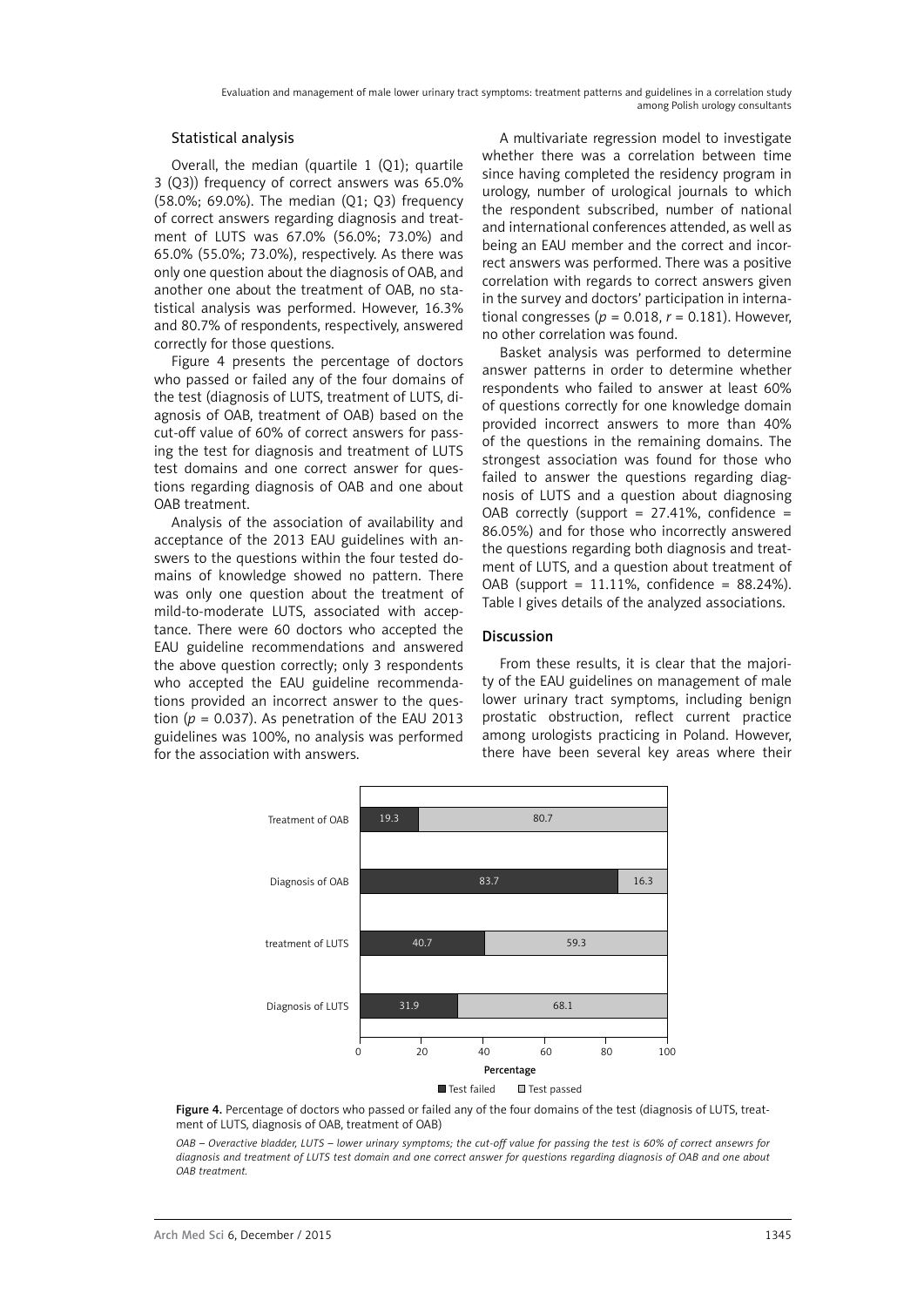Tomasz Borkowski, Tomasz Golabek, Piotr L. Chlosta, Andrzej Borkowski

| Variable 1                   | Variable 2           | Support (%) | Confidence (%) |
|------------------------------|----------------------|-------------|----------------|
| If D1 fails then             | D <sub>2</sub> fails | 12.59       | 39.53          |
| If D3 fails then             | D <sub>4</sub> fails | 17.04       | 20.35          |
| If D1 fails then             | D <sub>3</sub> fails | 27.41       | 86.05          |
| If $D1 + D2$ fails then      | D <sub>3</sub> fails | 11.11       | 88.24          |
| If $D1 + D2$ fails then      | D <sub>4</sub> fails | 2.96        | 23.53          |
| If $D1 + D2 + D3$ fails then | D4 fails             | 2.96        | 26.67          |

*Key: D1 = diagnosis of lower urinary tract symptoms, D2 = treatment of lower urinary tract symptoms, D3 = diagnosis of overactive bladder, D4 = treatment of overactive bladder.*

management differed substantially from guideline recommendations.

The first concerned the initial assessment of a man with LUTS. The EAU guidelines recommend a systematic diagnostic work-up, which should include history, validated symptom questionnaires (e.g. IPSS), physical examination, urinalysis, USS of the prostate, bladder and kidneys, uroflowmetry and USS measurement of post-void residual urine volume, and bladder diary, in the case of urinary frequency, or nocturia [4]. Despite doctors' recognition of the importance of a thorough history, 44.0% of respondents did not routinely quantify LUTS. In addition, 40.0% of urologists did not use a bladder diary and a further 8.1% would use it only to evaluate the treatment outcome. As to the respondents who did not complete the IPSS, the validated questionnaire is a time-consuming tool that offers little advantage in the treatment decision-making process. However, the accumulated evidence in the literature suggests that the IPSS is not a reliable diagnostic tool for LUTS, but serves merely as a measure of LUTS after the diagnosis is established [5, 6]. Therefore, its significance in the management of men with LUTS cannot be underestimated.

Prevalence of nocturnal polyuria, defined as nocturnal urine volume greater than 33% of 24 hour volume, can reach up to 89% of men with LUTS [7]. Diagnosis of this cause of nocturia can be made simply based on the bladder diary [8]. Hence, the initial diagnostic work-up of a patient presenting with nocturia or polyuria should include the completion of a frequency-volume chart.

Similarly to the underuse of the IPSS and bladder diary during the initial assessment of patients with LUTS, respondents would commonly not perform urinalysis and blood analysis (serum creatinine) tests, as well as uroflowmetry. These investigations were only performed by 3.0%, 0.7% and 1.5% of urologists, respectively. This may have implications for the diagnosis and success of treatment of men with LUTS. It is not clear why these mandatory tests are rarely carried out by the re-

spondents. The reported practice was not due to lack of penetration, nor availability or acceptance of the 2013 EAU guideline recommendations. The financial issue should also be disregarded, as those tests are, in fact, inexpensive and readily available.

In this survey, 22.2% of respondents would consider prostate size as an indication for treatment. Moreover, 42.2% of urologists believe that the size of the gland corresponds with the bladder outlet obstruction. There is a large body of evidence indicating that prostate size does not correspond with bladder outlet obstruction, and is completely unimportant in determining the need for treatment of male patients with LUTS [9, 10]. Unfortunately, it is not known why size of the prostate is considered to be an indication for treatment of male LUTS and why many of the doctors believed that it corresponds with bladder outlet obstruction. The reported notions were not due to insufficient penetration, availability, or acceptance of current EAU guidelines, as none of those parameters were associated with a failure to provide corrects answers.

In our study, almost all of the urologists commenced pharmacotherapy in patients with moderate or severe lower urinary tract symptoms. However, only 31.9% of urologists explained to their patients that the aim of the treatment is to reduce LUTS, whereas 51.9% told the men that the therapy would prevent surgical intervention, and a further 14.1% gave delay of surgery as a reason for introducing a medical approach. It is unclear why respondents offered limited information to their patients. However, it seems unlikely to be related to lack of awareness about the mechanisms of action of the most commonly prescribed medications, as the majority of respondents correctly identified the expected effects of the most frequently prescribed medications.

The statements concerning the treatment of LUTS with phosphodiesterase type 5 inhibitors were quite interesting. Among 135 urologists participating in the survey, only 10.4% identified tadalafil as the only PDEI-5 licensed for treatment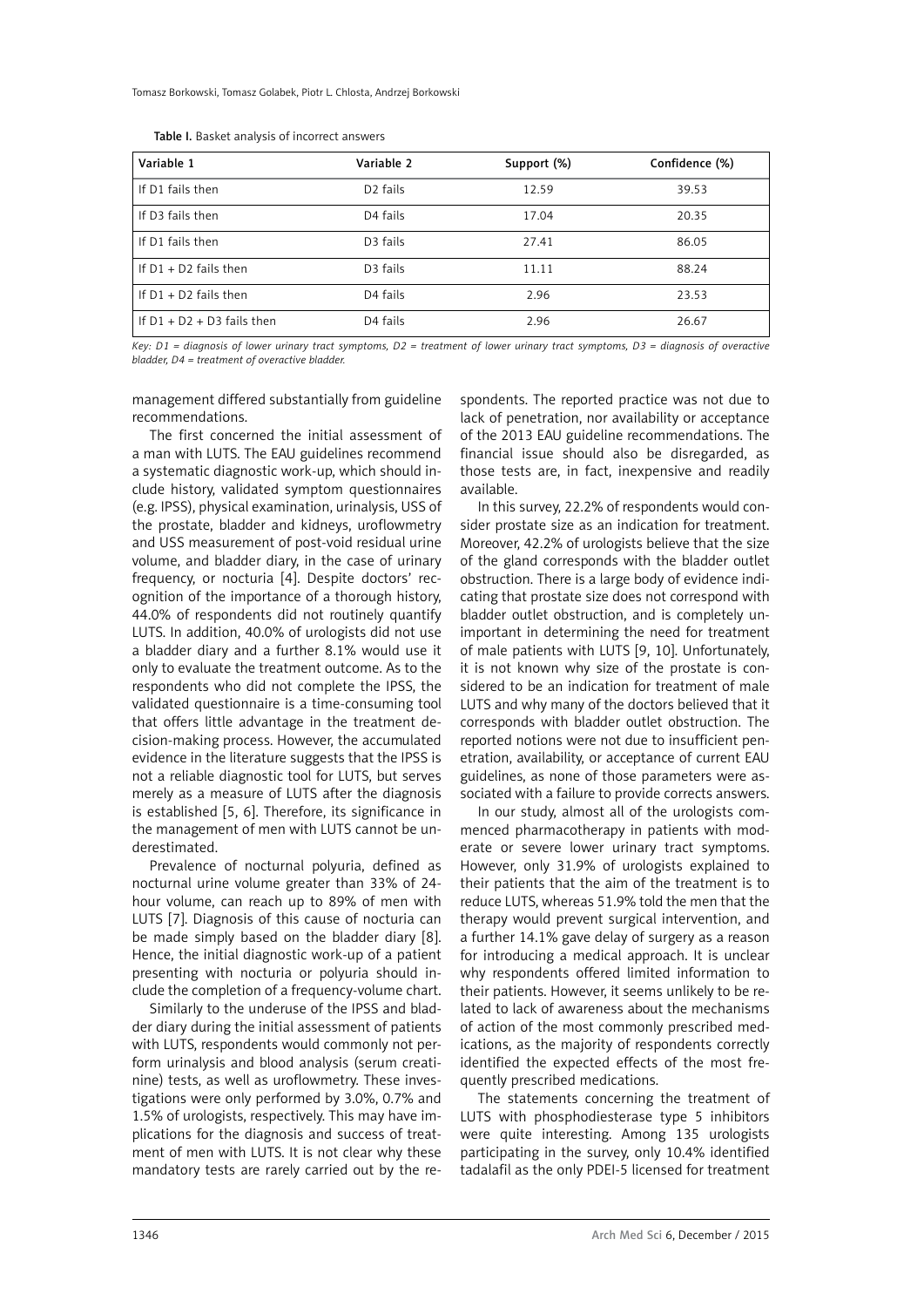of male LUTS in Europe. The introduction of PDEI-5 for the treatment of moderate-to-severe storage and voiding lower urinary tract symptoms has been a relatively novel approach [11, 12]. This most likely explains the lack of awareness regarding phosphodiesterase type 5 inhibitor use in medical management of male LUTS.

In this study, no association of penetration, availability or acceptance of the 2013 EAU guidelines with answers to the questions was found, except for one question regarding treatment of mild-to-moderate LUTS. Interestingly, in a multivariate regression model, only one weak correlation between potential factors improving access to knowledge and the doctors' answers was identified. Attendance at international, but not national, congresses correlated with correct answers (*p* = 0.018, *r* = 0.181 and *p* = 0.406, *r* = 0.021, respectively). This finding was enhanced by the fact that 45.9% of respondents participated in an international meeting only once every several years, 45.9% of doctors attended a congress annually, and only 8.2% of urologists took part in 1 to 3 international meetings every year. However, 74.9% of respondents declared having been present at 1 to 3 national congresses per year, 20.7% of doctors participated in 4 to 6 domestic meetings annually, 3.7% of specialists participated once every several years, and only one urologist (0.7%) participated less than once every 10 years. However, this may reflect the fact that the 2013 EAU guidelines were introduced in March 2013 and the study was carried out between April and June 2013. Within that period of time, several international meetings took place, including the EAU annual congress, whereas only 3 national meetings that were dedicated exclusively to uro-oncology were organized. On the other hand, as the 2013 EAU guidelines are an update of the previous versions and therefore cover the majority of the recommendations that have been in place for a few years, an insufficient amount of time dedicated for discussion of current EAU recommendations at domestic meetings as well as their quality need to be considered.

In an attempt to identify answer patterns, a basket analysis was performed. This showed that there were not many respondents who provided less than 60% of correct answers to more than one tested knowledge domain. The strongest relation was seen among those who incorrectly answered questions regarding diagnosis of LUTS and OAB. 27.41% of doctors incorrectly answered at least 60% of questions about diagnosis of both LUTS and OAB, and 86.05% of urologists who provided incorrect answers to more than 40% of the questions regarding diagnosis of LUTS provided incorrect answers to the question about OAB diagnosis, concurrently.

This survey provides useful insight into current strategies practiced by Polish urologists in the diagnosis and management of male patients with lower urinary tract symptoms. The discrepancies observed between the 2013 EAU guideline recommendations and strategies in diagnosis and management of male LUTS provide a benchmark of practice patterns among Polish urologists. However, some urologists' practice patterns should be altered to improve the standard of care. Further education based on the recent EAU recommendations needs to be continued. Current guidelines on management of male LUTS need to be discussed more often at national meetings and the results of this practice should then be audited. Although this study did not show a correlation between translation of the 2013 EAU guidelines into Polish and answers provided by the doctors who participated in the survey, it seems that translation of the guidelines could be of benefit to at least 80% of doctors who are not sufficiently familiar with the English language.

This survey is not an epidemiologic study and, thus, it is subject to bias and limitations associated with these study designs. Physicians who completed the survey elected to participate, so they may not be a representative sample of Polish urologists. Moreover, the data used in this survey are based solely on the awareness of respondents, and not on real world scenarios. Therefore, this survey could bear a certain degree of subjectivity. Further, all data were collected through self-administered questionnaires. This could contribute to sampling error, as different survey modes have different sampling errors, response rates, data completeness, and measurement errors [13].

In conclusion, this study provides insight into current strategies used by Polish urologists in the diagnosis and management of male patients with lower urinary tract symptoms. Although there is a significant degree of adherence to the 2013 EAU guidelines, some discrepancies between urologist practice and the recommendations regarding diagnosis and treatment of male LUTS do exist. Obtained data provide valuable benchmarks and identify possible interventions that may be addressed in order to improve the standard of care in this population of patients.

## Conflict of interest

The authors declare no conflict of interest.

#### References

1. Chapple CR, Roehrborn CG. A shifted paradigm for the further understanding, evaluation, and treatment of lower urinary tract symptoms in men: focus on the bladder. Eur Urol 2006; 49: 651-8.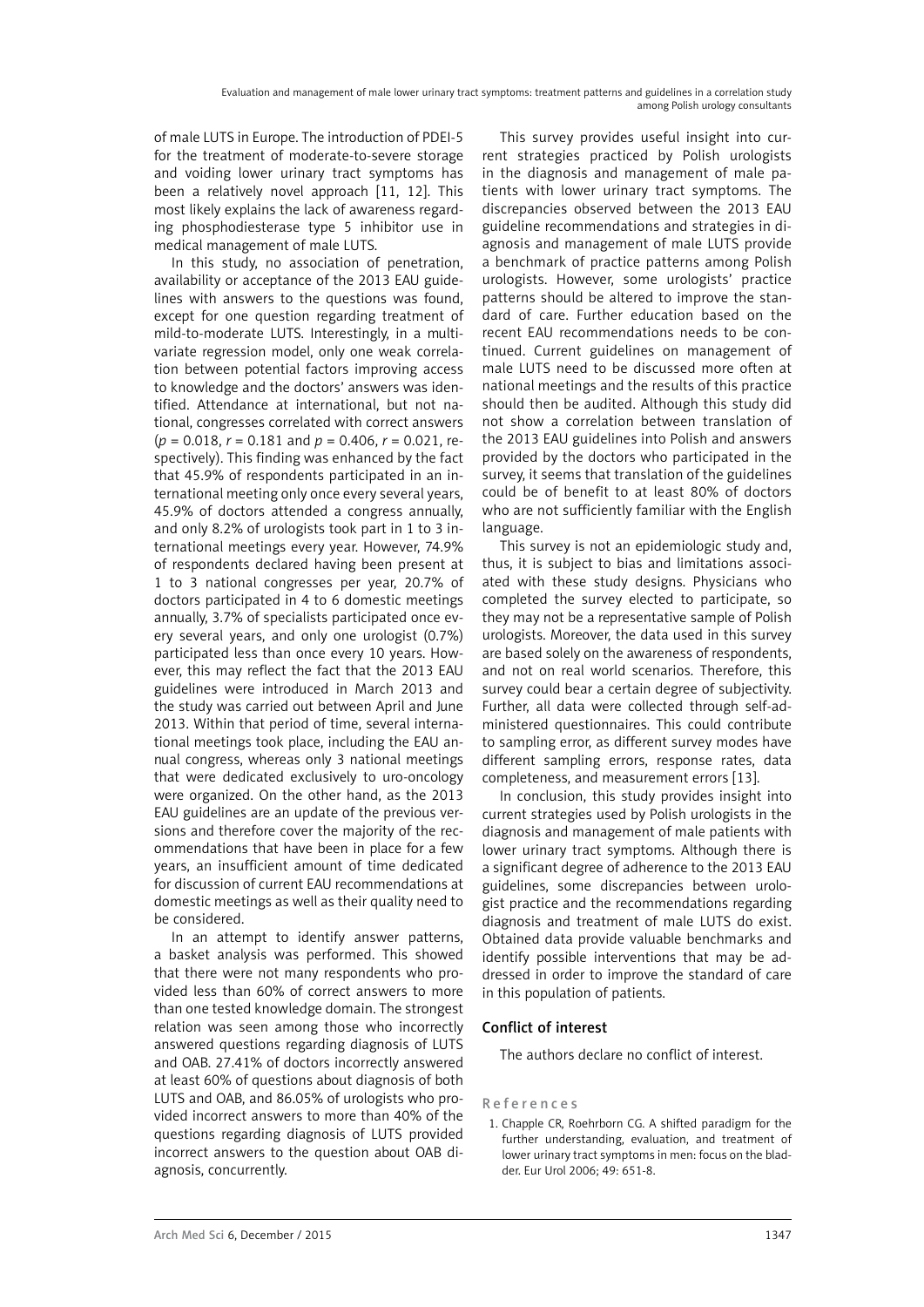Tomasz Borkowski, Tomasz Golabek, Piotr L. Chlosta, Andrzej Borkowski

- 2. Michielsen DP, Coomans D, Van Lersberghe C, Braeckman JG. Comparison of the haemostatic properties of conventional monopolar and bipolar transurethral resection of the prostate in patients on oral anticoagulants. Arch Med Sci 2011; 7: 858-63.
- 3. Oelke M, Bachmann A, Descazeaud A, et al. Guidelines on the treatment of non-neurogenic male LUTS. Uroweb 2011. Available at: http://www.uroweb.org/gls/pdf/12\_ Male\_LUTS.pdf, Accessed October 17, 2013.
- 4. Oelke M, Bachmann A, Descazeaud A, et al. (2013) Guidelines on the Management of Male Lower Urinary Tract Symptoms (LUTS), incl. Benign Prostatic obstruction (BPO). European Association of Urology. Available at: http://www.fau.org.ar/pdf/Male\_LUTS\_fullingles.pdf, Accessed October 31, 2015.
- 5. Woo HH, Gillman MP, Gardiner R, Marshall V, Lynch WJ. A practical approach to the management of lower urinary tract symptoms among men. Med J Aust 2011; 195: 34-9.
- 6. Dybowski B, Bres-Niewada E, Radziszewski P. Pressureflow nomogram for women with lower urinary tract symptoms. Arch Med Sci 2014; 10: 752-6.
- 7. Weiss JP, van Kerrebroeck PE, Klein BM, Nørgaard JP. Excessive nocturnal urine production is a major contributing factor to the etiology of nocturia. J Urol 2011; 186: 1358-63.
- 8. Dehoorne JL, Walle CV, Vansintjan P, et al. Characteristics of a tertiary center enuresis population, with special emphasis on the relation among nocturnal diuresis, functional bladder capacity and desmopressin response. J Urol 2007; 177: 1130-7.
- 9. Roehrborn CG. Prostate size: does it matter? Rev Urol 2000; 2: 95-8.
- 10. Witjes WP, Aarnink RG, Ezz-el-Din K, Wijkstra H, Debruyne EM, de la Rosette JJ. The correlation between prostate volume, transition zone volume, transition zone index and clinical and urodynamic investigations in patients with lower urinary tract symptoms. Br J Urol 1997; 80: 84-90.
- 11. Porst H, McVary KT, Montorsi F, et al. Effects of once-daily tadalafil on erectile function in men with erectile dysfunction and signs and symptoms of benign prostatic hyperplasia. Eur Urol 2009; 56: 727-35.
- 12. Roehrborn CG, Kaminetsky JC, Auerbach SM, Montelongo RM, Elion-Mboussa A, Viktrup L. Changes in peak urinary flow and voiding efficiency in men with signs and symptoms of benign prostatic hyperplasia during once daily tadalafil treatment. BJU Int 2010; 105: 502-7.
- 13. Bowling A. Mode of questionnaire administration can have serious effects on data quality. J Public Health (Oxf) 2005; 27: 281-91.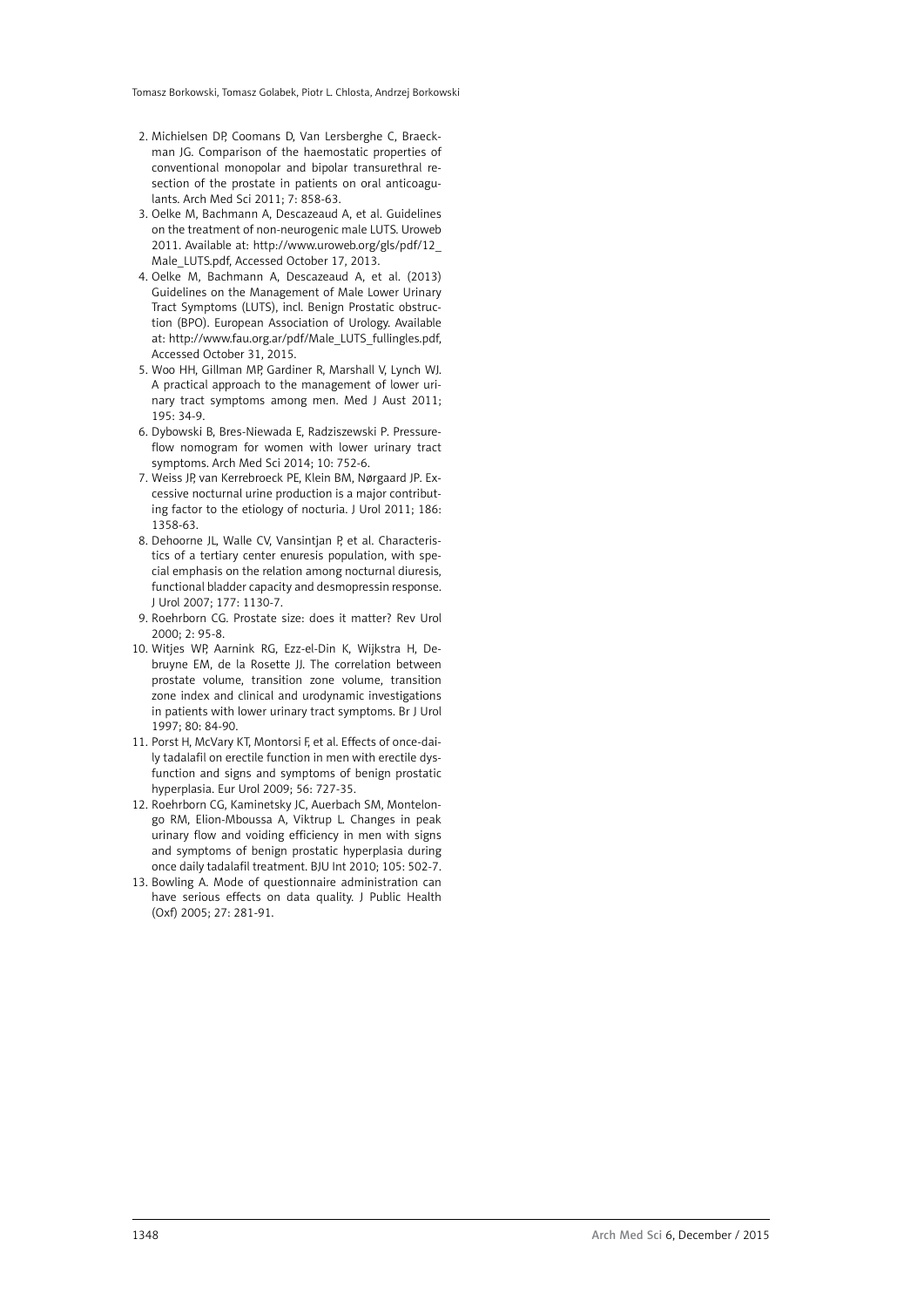Evaluation and management of male lower urinary tract symptoms: treatment patterns and guidelines in a correlation study among Polish urology consultants

### Appendix 1

#### Part one:

- 1. How long have you been practicing urology since completing your residency?
	- $-$  < 5 years.
	- $-5-10$  years.
	- 10–15 years,
	- $-$  > 15 years.
- 2. The type of healthcare sector you work for is: – private,
	- public.
- 3. Do you see your patients in an outpatient clinic as well as on the wards?
	- $-$  Yes
	- No.
- 4. Describe your workplace setting:
	- rural area or small town (population less than 50,000),
	- town (population between 50,000 and 100,000),
	- city (population greater than 100,000).
- 5. Can you describe the number of daily specialty consultations you usually deliver?
	- $< 10$ .
	- $-10-20$
	- $-$  > 20.
- 6. To how many specialty journals are you currently subscribing?
	- $-0$ .
	- 1,
	- $-2$
	- $-3$ .
	- $-$  > 3.
- 7. How often do you attend any national conferences or symposia?
	- Occasionally, every few years,
	- 1–3 times per year,
	- 4–6 times per year,
	- 7–10 times per year,
	- $-$  > 10 times per year.
- 8. How often do you attend any international conferences or symposia?
	- Occasionally, every few years,
	- At least once a year,
	- 1–3 times per year,
	- $-$  > 3 times per year.

## Part II: Diagnosis of lower urinary tract symptoms (LUTS) and overactive bladder (OAB)

- 1. In your patients presenting with LUTS, to which of the following phases are the symptoms they predominantly complain of related? – Storage,
	- Voiding,
	- Post-micturition.
- 2. As per the literature, which two LUTS are considered by the patients as the most bothersome?
- 9. How do you keep your specialty knowledge up-to-date?
	- Books and manuscripts,
	- Urology journals,
	- Conference proceedings,
	- Discussions with colleagues,
	- Other.
- 10. Are you an EAU member?
	- Yes,
	- No.
- 11. Are you aware that a new 2013 edition of the EAU guidelines on the management of male lower urinary tract symptoms (LUTS), including benign prostatic obstruction (BPO), has recently been published?
	- Yes,
	- $-$  No.
- 12. Have you received the EAU 2013 guidelines, because you are an EAU member?
	- Yes,
	- $-$  No.
- 13. If you are NOT an EAU member, have you still received the EAU 2013 guidelines?
	- Yes, the latest version from EAU members,
	- Yes, electronic version,
	- No.
- 14. Do you think that the Polish Urological Association ought to translate all available EAU guidelines?
	- Yes, all,
	- Yes, but not all (if so please describe which ones exactly……….),
	- No, I do not mind reading the guidelines in English.
- 15. How useful do you find the EAU guidelines in your practice?
	- I use them regularly,
	- I only use them every so often,
	- I do not find them useful or transferrable to Polish standards of practice.
- 16. Do you follow the EAU 2013 guidelines in your daily practice?
	- Always,
	- Never,
	- Sometimes.
	- Nocturia,
	-
	- Urgency,
	- Difficulty passing urine,
	- Interrupted urine flow,
	- Post-micturition dribble wetting underwear,
	- Incomplete bladder emptying,
	- Weak stream of urine.
	- 3. In patients with no suspicious findings on digital rectal examination, and no additional in-

– Hesitancy,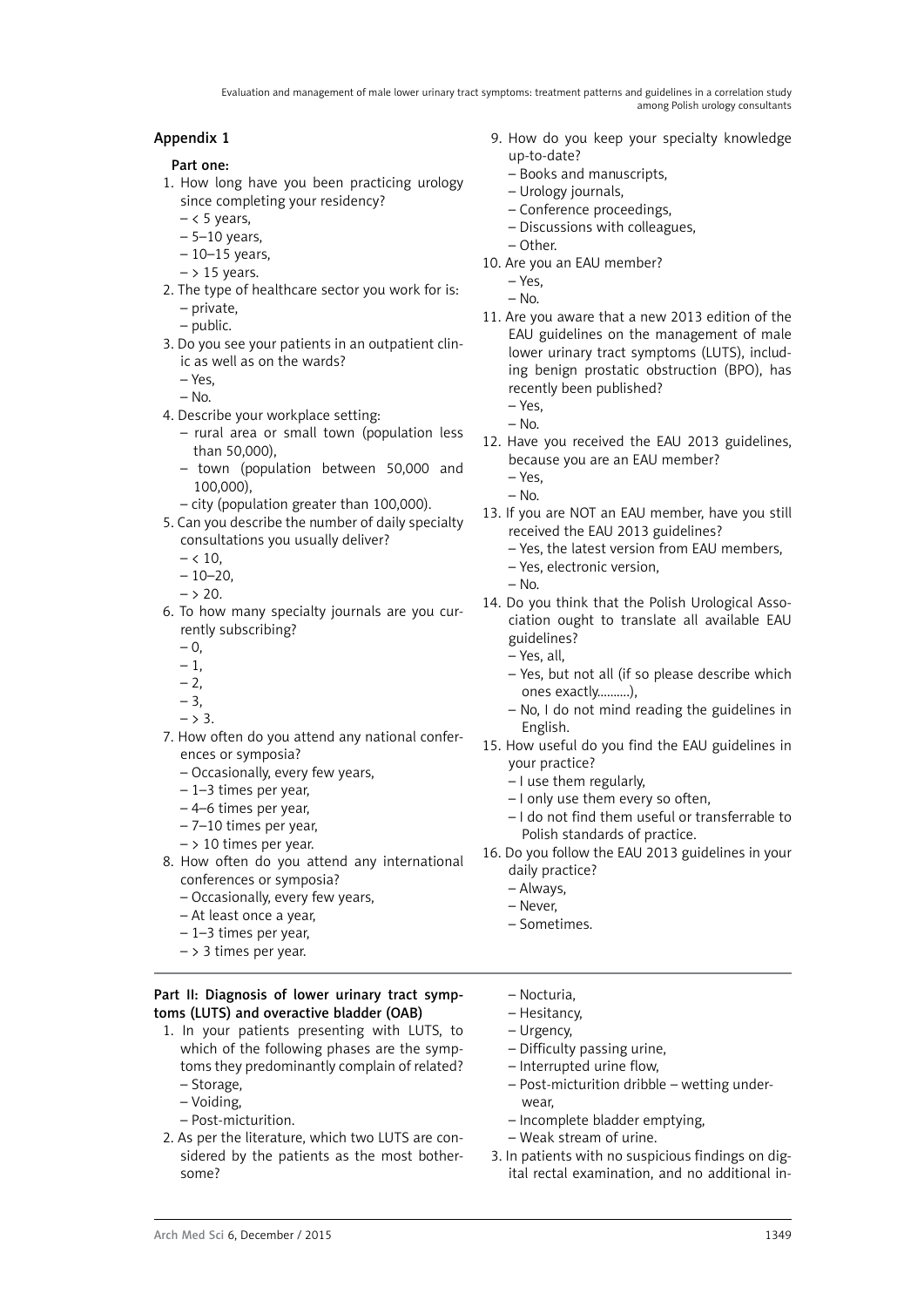vestigations available, your initial assessment tool includes which of the following?

– USS,

- Uroflowmetry,
- PSA,
- Serum creatinine or eGFR,
- Mid stream urinalysis,
- Urine culture and sensitivity,
- Micturition diary,
- IPSS questionnaire.
- 4. With regards to the International Prostate Symptom Score questionnaire (IPSS) please choose one of the options below:
	- It is always completed by a patient at the first clinical appointment,
	- It is handed over to a patient to complete later at home and to bring back at the next visit,
	- I only use it occasionally.
- 5. What maximum urine flow is the most suggestive of bladder outlet obstruction (BOO)?
	- $< 5$  ml/s,
	- $< 10$  ml/s,
	- $-$  < 15 ml/s.
- 6. Does the size of the prostate influence your clinical judgment?
	- Yes, it is an indication for treatment,
	- Yes, but only if associated with BOO,
	- Yes, but only if associated with LUTS,
	- Yes, as this can affect the choice of surgical technique.
	- It should not affect the clinical judgment with regards to treatment.
- 7. Do you recommend using a bladder diary to your patients?
	- Almost never,
	- To each patient with BPH,

#### Part III: Treatment of LUTS and OAB

- 1. What is your next step following the history and investigations of confirmed diagnosis of mild-to-moderate LUTS?
	- Watchful waiting,
	- Lifestyle modification and diet: cutting the amount of fluids, coffee, alcohol, altering the time of the day when fluids and medications should preferably be taken, bladder training, treating constipation,
	- Implementation of phytotherapy (herbal medicines),
	- Commencing pharmacotherapy,
	- Further management depends on patient's individual preferences,
	- Other (describe).
- 2. What would be your next management step in patients with severe LUTS with the majority of symptoms during the voiding phase?
	- Pharmacotherapy,
- Only to patients with LUTS during storage phase,
- Only to assess the therapeutic response.
- 8. Which of the investigations do you think is required in order to confirm that BOO is caused by BPH, and that LUTS are associated with the voiding phase?
	- USS,
	- Uroflowmetry,
	- Urethrography,
	- Complete urodynamic assessment,
	- Other (describe).
- 9. Which of the following USS findings may suggest BOO?
	- Upper urinary tract dilatation,
	- Post-micturition residual urine volume  $50 m$
	- Post-micturition residual urine volume  $> 100$  ml
	- Post-micturition residual urine volume > 150 ml,
	- Prostate size,
	- Large middle lobe of the prostate,
	- Bladder wall thickness,
	- Bladder diverticula,
	- Bladder stone.
- 10. The constellation of symptoms described as overactive bladder is diagnosed based on:
	- Predominance of LUTS with urgency during storage phase,
	- Exclusion of other disorders presenting with LUTS (i.e. UTI, CIS, radiation cystitis),
	- Urodynamic investigation,
	- All of the above.
	- Surgery,
	- Other (describe).
- 3. Which of the following indications for surgery do you find the most relevant?
	- Prostate size,
	- Storage phase LUTS,
	- Voiding phase LUTS,
	- Post-micturition phase LUTS,
	- Post-voiding residual volume > 150 ml,
	- Maximum urinary flow < 10 ml/s,
	- Treatment of resistant urinary tract infections (UTIs).
- 4. With regards to BPH treatment, when do you obviate medical treatment in favor of surgery as the first line treatment?
	- Very large prostate,
	- Treatment of refractory UTIs,
	- Acute urinary retention,
	- Renal failure,
	- All of the above.